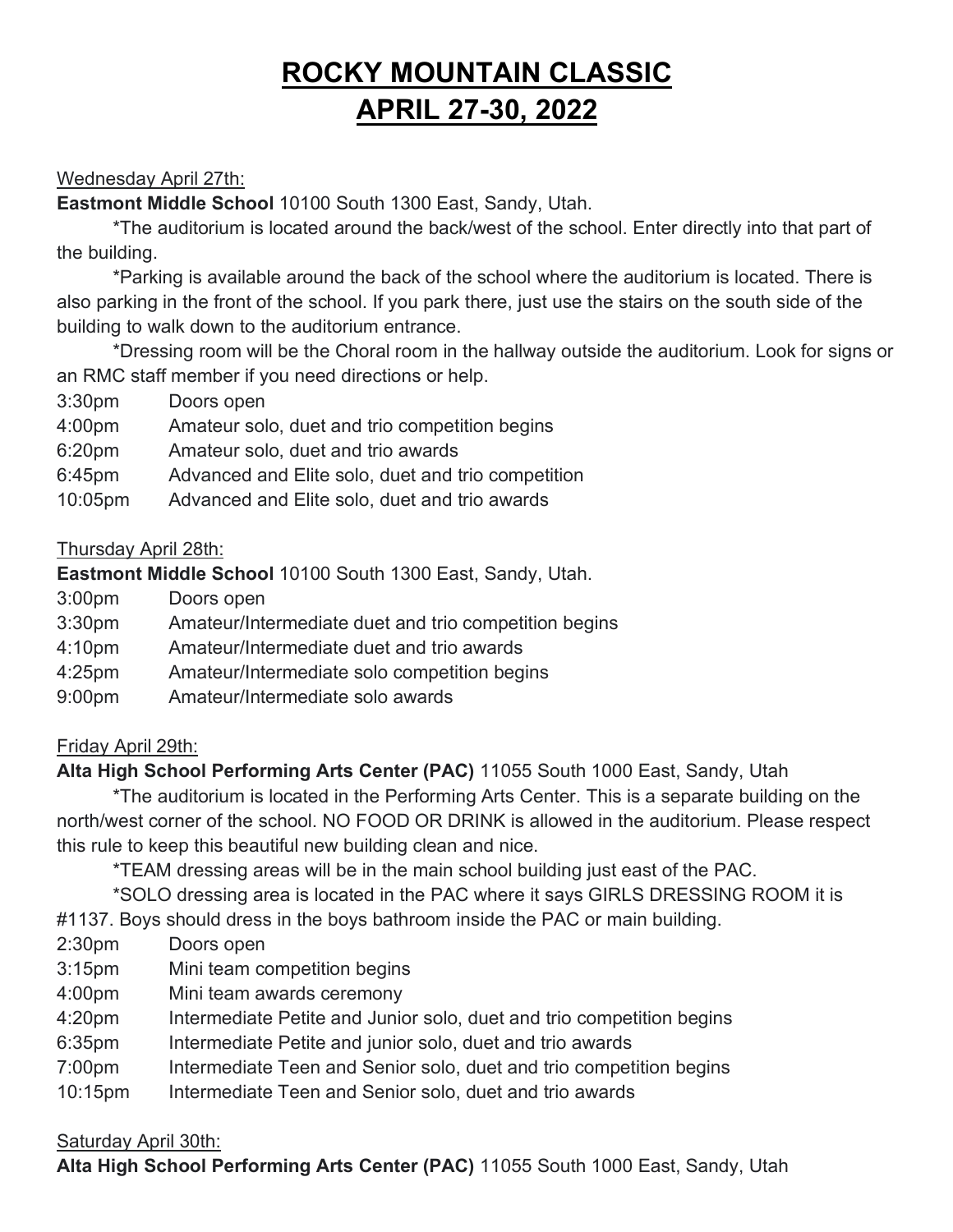8:00am Doors open

9:00am Amateur and Petite team competition

11:05am Amateur and Petite team awards

11:30am Amateur/Intermediate team competition

2:20pm Amateur/Intermediate team awards

2:45pm Intermediate, Advanced and Elite team competition begins

8:00pm Final awards ceremony (Duet/trio high point, junior, teen, senior, intermediate,

advanced, elite team awards and top 10. Studio trophies, judges choice, production high point and overall awards.

Spectators: There is no admission charge for spectators. NO FOOD OR DRINK is allowed in the auditorium of either school. Please be respectful of the facilities we are using by following this rule.

#### Dressing rooms:

SOLOS: Wednesday and Thursday the choral room will be used for solo, duet and trio dressing room. This is just outside the auditorium in the hallway.

Friday the soloist dressing room is located in the PAC room 1137.

TEAM: Friday and Saturday the dressing rooms are in the main school. The commons/cafeteria is directly inside the main doors on the school just east of the PAC. It will be curtained off for teams to share as a large dressing area. Please be respectful of the space and give everyone room. PLEASE NO BOYS OR MEN.

BOYS: Please use boys bathrooms to change. If you have a large group of boys that need a different area to use as a dressing room, please let Alisha know asap and we will arrange one for you.

Director gift and staff badges: Studio directors be sure to check in at the front table to pick up your staff badges, printed line ups and your gift! (Please return staff badges after the competition is over)

Hospitality room: All studio staff are welcome to enjoy snacks and drinks all weekend as well as lunch on Saturday in our hospitality room. (Staff only; no dancers) We appreciate you attending the Rocky Mountain Classic! Eastmont hospitality room will be in 110A. Alta hospitality room will be in the main building across the hall from commons/cafeteria dressing area.

Awards: All solos, duets and trios will receive a trophy for participation, and be announced based on adiudication.

Teams will receive a beautiful custom studio trophy and each routine will be announced based on adiudication.

## **Additional awards:**

\*Mini, Petite, Junior, Teen and Senior top 10 soloists (Top 9 receive a medal and high score receives a banner)

\*Mini, Petite, Junior, Teen and Senior top 10 teams announced (top 9 receive small banner and winner receives a large banner)

\*Amateur, Amateur Intermediate, Intermediate, Advanced and Elite top 10 soloists (Top 9 receive a medal and high score receives a banner and cash prize)

\*Amateur, Amateur Intermediate, Intermediate, Advanced and Elite top 10 teams announced (small banners for top 9 and cash prize and banner for the high score).